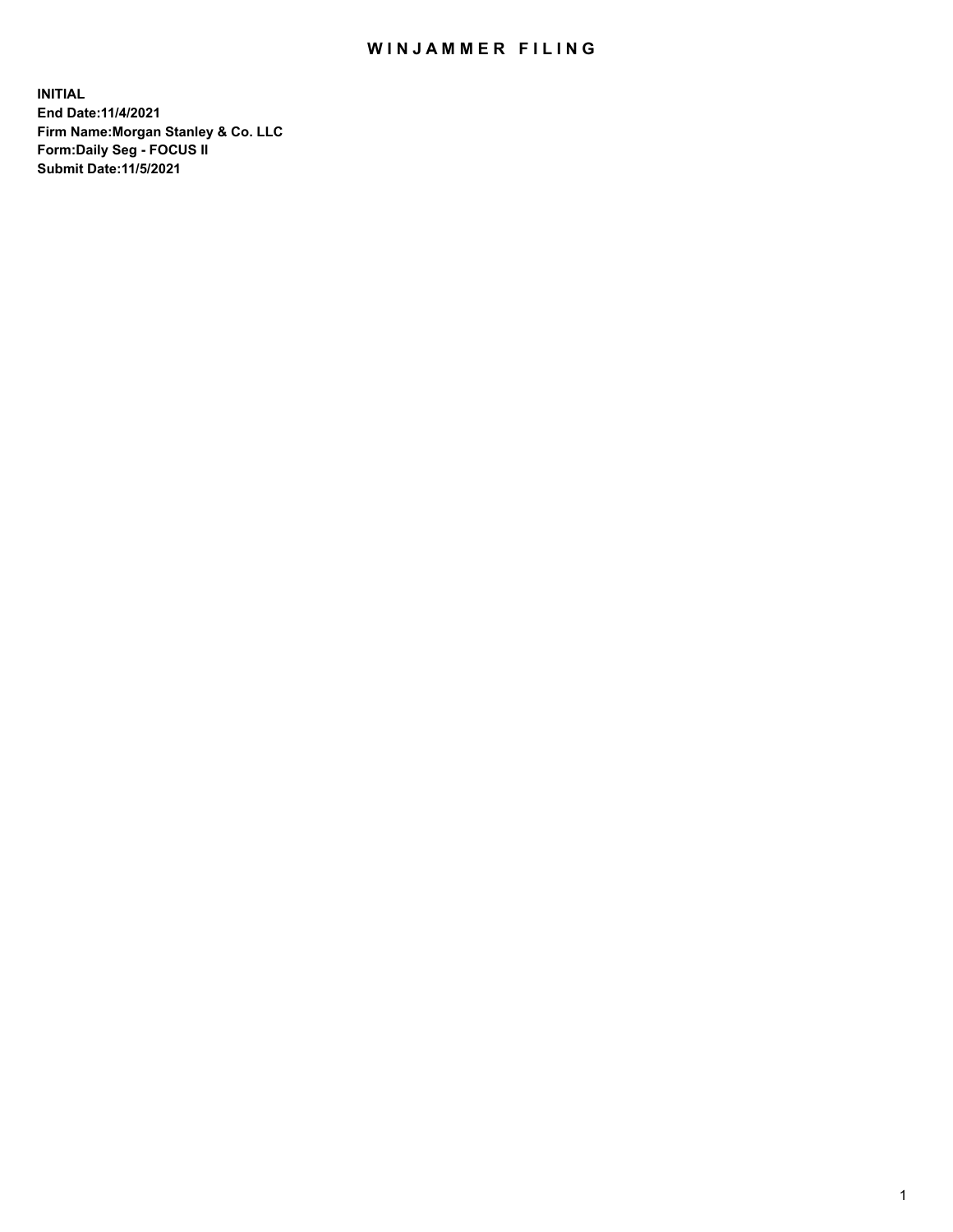**INITIAL End Date:11/4/2021 Firm Name:Morgan Stanley & Co. LLC Form:Daily Seg - FOCUS II Submit Date:11/5/2021 Daily Segregation - Cover Page**

| Name of Company                                                                                                                                                                                                                                                                                                                | <b>Morgan Stanley &amp; Co. LLC</b>                    |
|--------------------------------------------------------------------------------------------------------------------------------------------------------------------------------------------------------------------------------------------------------------------------------------------------------------------------------|--------------------------------------------------------|
| <b>Contact Name</b>                                                                                                                                                                                                                                                                                                            | <b>Ikram Shah</b>                                      |
| <b>Contact Phone Number</b>                                                                                                                                                                                                                                                                                                    | 212-276-0963                                           |
| <b>Contact Email Address</b>                                                                                                                                                                                                                                                                                                   | Ikram.shah@morganstanley.com                           |
| FCM's Customer Segregated Funds Residual Interest Target (choose one):<br>a. Minimum dollar amount: ; or<br>b. Minimum percentage of customer segregated funds required:% ; or<br>c. Dollar amount range between: and; or<br>d. Percentage range of customer segregated funds required between:% and%.                         | 235,000,000<br><u>0</u><br>0 Q<br>0 Q                  |
| FCM's Customer Secured Amount Funds Residual Interest Target (choose one):<br>a. Minimum dollar amount: ; or<br>b. Minimum percentage of customer secured funds required:% ; or<br>c. Dollar amount range between: and; or<br>d. Percentage range of customer secured funds required between: % and %.                         | 140,000,000<br><u>0</u><br><u>00</u><br>0 <sub>0</sub> |
| FCM's Cleared Swaps Customer Collateral Residual Interest Target (choose one):<br>a. Minimum dollar amount: ; or<br>b. Minimum percentage of cleared swaps customer collateral required:% ; or<br>c. Dollar amount range between: and; or<br>d. Percentage range of cleared swaps customer collateral required between:% and%. | 92,000,000<br><u>0</u><br>0 Q<br>00                    |

Attach supporting documents CH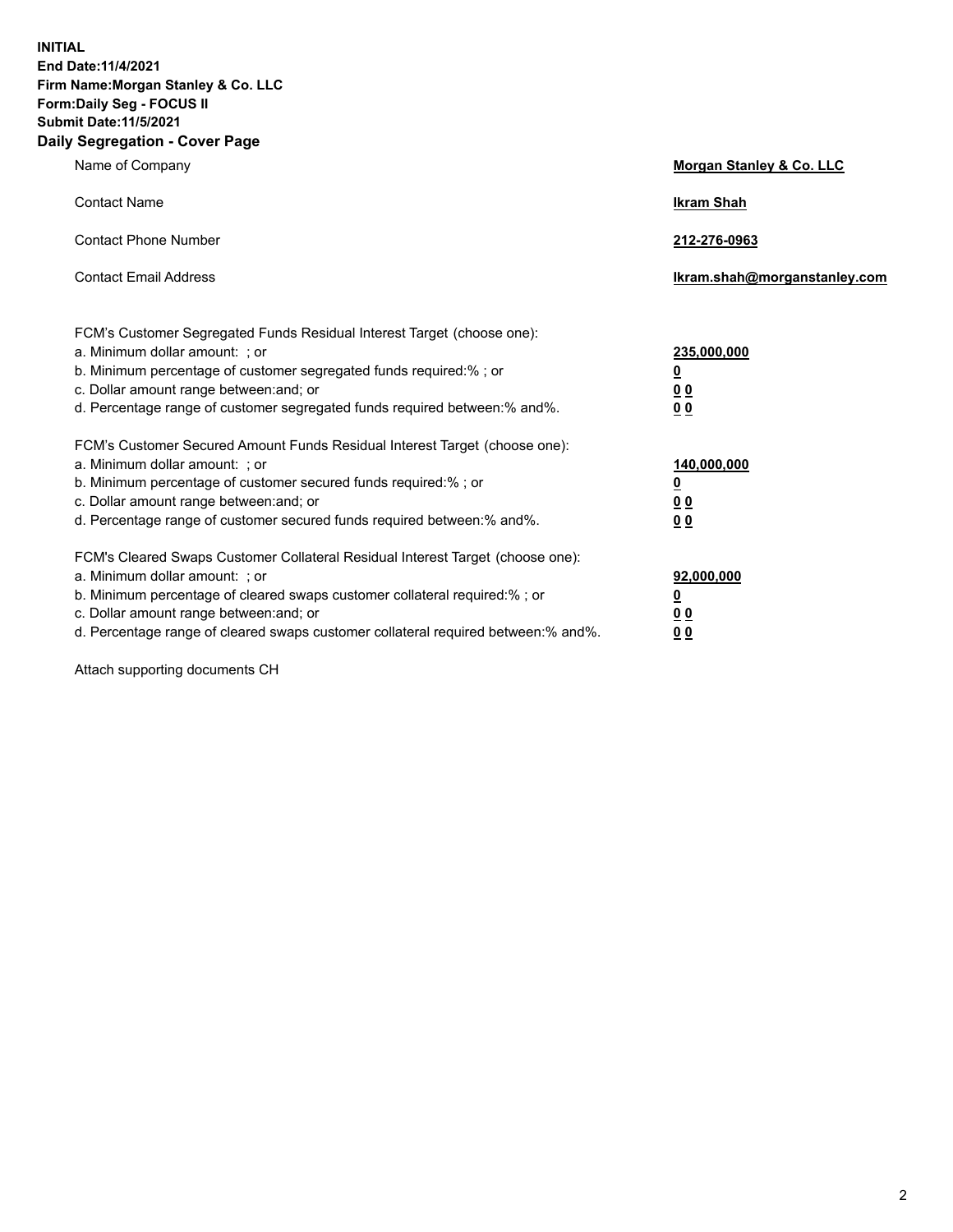## **INITIAL End Date:11/4/2021 Firm Name:Morgan Stanley & Co. LLC Form:Daily Seg - FOCUS II Submit Date:11/5/2021 Daily Segregation - Secured Amounts**

Foreign Futures and Foreign Options Secured Amounts Amount required to be set aside pursuant to law, rule or regulation of a foreign government or a rule of a self-regulatory organization authorized thereunder 1. Net ledger balance - Foreign Futures and Foreign Option Trading - All Customers A. Cash **5,724,932,364** [7315] B. Securities (at market) **1,824,349,797** [7317] 2. Net unrealized profit (loss) in open futures contracts traded on a foreign board of trade **121,720,355** [7325] 3. Exchange traded options a. Market value of open option contracts purchased on a foreign board of trade **35,113,395** [7335] b. Market value of open contracts granted (sold) on a foreign board of trade **-21,229,343** [7337] 4. Net equity (deficit) (add lines 1. 2. and 3.) **7,684,886,568** [7345] 5. Account liquidating to a deficit and account with a debit balances - gross amount **67,454,088** [7351] Less: amount offset by customer owned securities **-65,948,537** [7352] **1,505,551** 6. Amount required to be set aside as the secured amount - Net Liquidating Equity Method (add lines 4 and 5) 7. Greater of amount required to be set aside pursuant to foreign jurisdiction (above) or line 6. FUNDS DEPOSITED IN SEPARATE REGULATION 30.7 ACCOUNTS 1. Cash in banks A. Banks located in the United States **330,567,384** [7500] B. Other banks qualified under Regulation 30.7 **564,182,971** [7520] **894,750,355** 2. Securities A. In safekeeping with banks located in the United States **455,816,880** [7540] B. In safekeeping with other banks qualified under Regulation 30.7 **68,854,800** [7560] **524,671,680** 3. Equities with registered futures commission merchants A. Cash **6,832,209** [7580] B. Securities **0** [7590]

- C. Unrealized gain (loss) on open futures contracts **-546,651** [7600]
- D. Value of long option contracts **0** [7610]
- E. Value of short option contracts **0** [7615] **6,285,558** [7620]
- 4. Amounts held by clearing organizations of foreign boards of trade
	- A. Cash **0** [7640]
	- B. Securities **0** [7650]
	- C. Amount due to (from) clearing organization daily variation **0** [7660]
	- D. Value of long option contracts **0** [7670]
	- E. Value of short option contracts **0** [7675] **0** [7680]
- 5. Amounts held by members of foreign boards of trade
	-
	-
	- C. Unrealized gain (loss) on open futures contracts **122,267,007** [7720]
	- D. Value of long option contracts **35,113,395** [7730]
	-
- 6. Amounts with other depositories designated by a foreign board of trade **0** [7760]
- 7. Segregated funds on hand **0** [7765]
- 8. Total funds in separate section 30.7 accounts **7,949,918,572** [7770]
- 9. Excess (deficiency) Set Aside for Secured Amount (subtract line 7 Secured Statement Page 1 from Line 8)
- 10. Management Target Amount for Excess funds in separate section 30.7 accounts **140,000,000** [7780]
- 11. Excess (deficiency) funds in separate 30.7 accounts over (under) Management Target **123,526,453** [7785]

**0** [7305]

[7354] **7,686,392,119** [7355]

**7,686,392,119** [7360]

[7530]

[7570]

 A. Cash **5,088,381,803** [7700] B. Securities **1,299,678,117** [7710] E. Value of short option contracts **-21,229,343** [7735] **6,524,210,979** [7740] **263,526,453** [7380]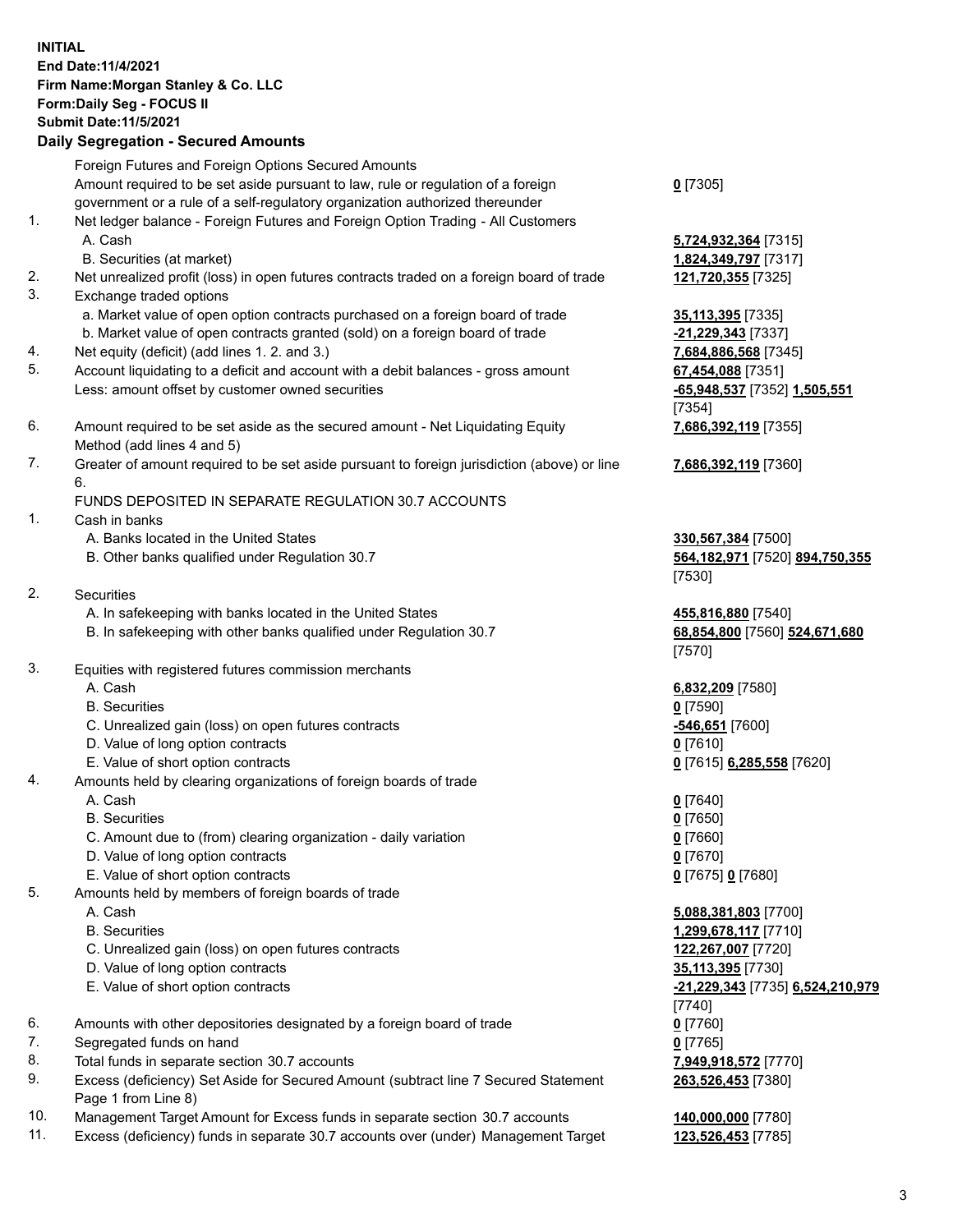**INITIAL End Date:11/4/2021 Firm Name:Morgan Stanley & Co. LLC Form:Daily Seg - FOCUS II Submit Date:11/5/2021 Daily Segregation - Segregation Statement** SEGREGATION REQUIREMENTS(Section 4d(2) of the CEAct) 1. Net ledger balance A. Cash **15,729,684,537** [7010] B. Securities (at market) **7,846,573,713** [7020] 2. Net unrealized profit (loss) in open futures contracts traded on a contract market **1,713,999,495** [7030] 3. Exchange traded options A. Add market value of open option contracts purchased on a contract market **1,680,170,659** [7032] B. Deduct market value of open option contracts granted (sold) on a contract market **-1,520,618,519** [7033] 4. Net equity (deficit) (add lines 1, 2 and 3) **25,449,809,885** [7040] 5. Accounts liquidating to a deficit and accounts with debit balances - gross amount **384,655,022** [7045] Less: amount offset by customer securities **-383,571,373** [7047] **1,083,649** [7050] 6. Amount required to be segregated (add lines 4 and 5) **25,450,893,534** [7060] FUNDS IN SEGREGATED ACCOUNTS 7. Deposited in segregated funds bank accounts A. Cash **2,322,556,632** [7070] B. Securities representing investments of customers' funds (at market) **0** [7080] C. Securities held for particular customers or option customers in lieu of cash (at market) **3,218,056,651** [7090] 8. Margins on deposit with derivatives clearing organizations of contract markets A. Cash **15,406,489,444** [7100] B. Securities representing investments of customers' funds (at market) **0** [7110] C. Securities held for particular customers or option customers in lieu of cash (at market) **4,477,671,224** [7120] 9. Net settlement from (to) derivatives clearing organizations of contract markets **96,272,187** [7130] 10. Exchange traded options A. Value of open long option contracts **1,680,170,659** [7132] B. Value of open short option contracts **-1,520,618,519** [7133] 11. Net equities with other FCMs A. Net liquidating equity **6,766,860** [7140] B. Securities representing investments of customers' funds (at market) **0** [7160] C. Securities held for particular customers or option customers in lieu of cash (at market) **0** [7170] 12. Segregated funds on hand **150,845,838** [7150] 13. Total amount in segregation (add lines 7 through 12) **25,838,210,976** [7180] 14. Excess (deficiency) funds in segregation (subtract line 6 from line 13) **387,317,442** [7190] 15. Management Target Amount for Excess funds in segregation **235,000,000** [7194]

16. Excess (deficiency) funds in segregation over (under) Management Target Amount Excess

**152,317,442** [7198]